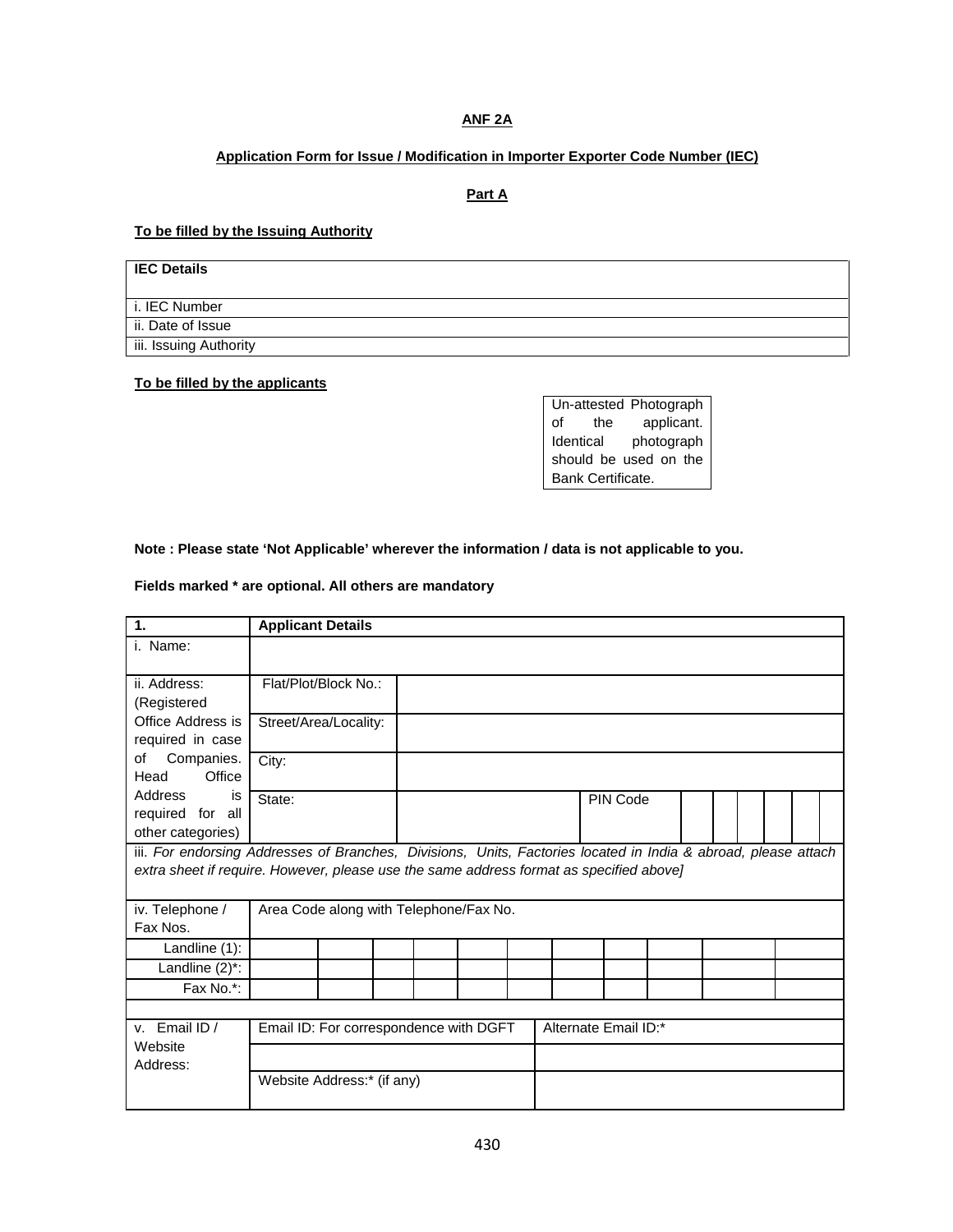| vi. Full Name,                                                                        | <b>First Name</b> | Middle Name |  | Last Name |  |  |  |  |  |
|---------------------------------------------------------------------------------------|-------------------|-------------|--|-----------|--|--|--|--|--|
| Designation and<br>Mobile Number                                                      |                   |             |  |           |  |  |  |  |  |
| of the Signatory                                                                      |                   |             |  |           |  |  |  |  |  |
| (Signatory's<br>photograph is to<br>be affixed on the<br><b>Bank</b><br>Certificate). | Mobile Number:    |             |  |           |  |  |  |  |  |

**Note 1:** When the name of an individual is required to be filled up, full name (in the order - First name, Middle name and Surname should be filled up as far as possible, without using any abbreviations.

**For example**, please fill up the full name - ANIL KUMAR SINGH (instead of abbreviated forms like ANIL K SINGH; ANIL SINGH; A.K.SINGH; A KUMARSINGH; A.KUMAR SINGH; ANILSINGH; ANILKUMAR SINGH etc.) **This note applies to the entire ANF, particularly to Sr. No. 2 so that wherever the name / father's name are required to be filled up, they are filled up correctly.** 

# **2. Details of Proprietor / Partners / Directors / Karta / Trustee**

**of the applicant firm (attach extra sheet if required)**

Total Number of Partners / Directors / Karta / Trustee

in the applicant firm

**Following information may be provided for each Proprietor / Partners / Directors / Karta / Trustee of the applicant firm**

#### i. Name

- ii Father's Name
- iii. Residential Address
- iv. Telephone

| 3. Nature of Concern (please tick) |  |  |  |  |  |  |  |  |
|------------------------------------|--|--|--|--|--|--|--|--|
|                                    |  |  |  |  |  |  |  |  |
| i. Government Undertaking          |  |  |  |  |  |  |  |  |
| ii. Public Limited Company         |  |  |  |  |  |  |  |  |
| iii. Private Limited Company       |  |  |  |  |  |  |  |  |
| iv. Proprietorship                 |  |  |  |  |  |  |  |  |
| v. Partnership                     |  |  |  |  |  |  |  |  |
| vi. Others                         |  |  |  |  |  |  |  |  |

## **4. Type of Exporter (please tick)**

| i. Merchant Exporter         |  |
|------------------------------|--|
| ii. Manufacturer Exporter    |  |
| iii. Service Provider        |  |
| iv. Others (please specify)  |  |
| v. Merchant cum Manufacturer |  |

### **5. Bank Account Details**

| i. Name of the Bank |  |
|---------------------|--|

- ii. Address of the Bank
- iii. Type of Bank Account
- iv. Bank Account Number
- v. Year of opening Bank Account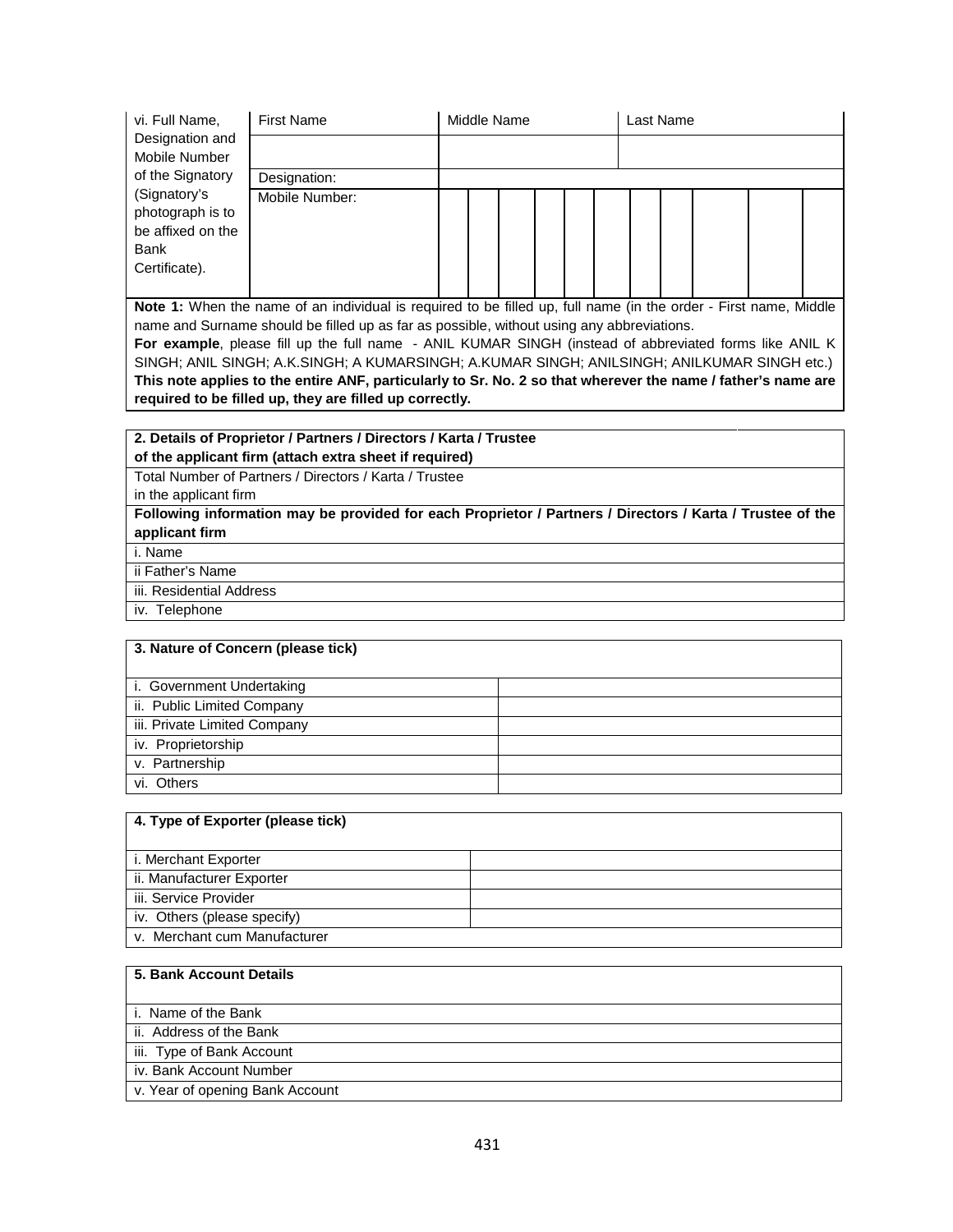| 6.                         | <b>PAN Details:</b> |  |                               |  |                                         |         |                   |  |  |                       |       |
|----------------------------|---------------------|--|-------------------------------|--|-----------------------------------------|---------|-------------------|--|--|-----------------------|-------|
| i. PAN Number:             |                     |  |                               |  |                                         |         |                   |  |  |                       |       |
| (Alphanumeric Field -      |                     |  |                               |  |                                         |         |                   |  |  |                       |       |
| Size 10)                   |                     |  |                               |  |                                         |         |                   |  |  |                       |       |
| ii. PAN Issuing Authority: |                     |  |                               |  |                                         |         |                   |  |  |                       |       |
| iii. Name as appearing     |                     |  |                               |  |                                         |         |                   |  |  |                       |       |
| on the PAN Card:           |                     |  |                               |  |                                         |         |                   |  |  |                       |       |
| iv. Date as mentioned on   |                     |  | Date of Birth for Individuals |  |                                         | Date of |                   |  |  | Incorporation for all | other |
| PAN Card:                  |                     |  |                               |  | categories (Trusts/ HUFs / Firms / LLPs |         |                   |  |  |                       |       |
|                            |                     |  |                               |  |                                         |         | / Companies etc.) |  |  |                       |       |
|                            |                     |  |                               |  |                                         |         |                   |  |  |                       |       |
| v. Father's Name in        |                     |  |                               |  |                                         |         |                   |  |  |                       |       |
| case of PAN allotted to    |                     |  |                               |  |                                         |         |                   |  |  |                       |       |
| Individuals                |                     |  |                               |  |                                         |         |                   |  |  |                       |       |

| 7. Application Fee Details                     |
|------------------------------------------------|
| Amount (Rs)----Rupees                          |
| Demand Draft                                   |
| Date of Issue                                  |
| Name of the Bank and its Branch on which drawn |

Place Signature of the Applicant Date Signature of the Applicant Date Date **Name is a set of the contract of the contract of the contract of the contract of the contract of the contract of the contract of the contract of the contract of the contract of the contract of the contract of the con** Designation Official Address Telephone Residential Address Email Address

# An Illustrative Example to fill up Serial No. 1 (Applicant Firm Details) - Part A of ANF2A

| 1.                   | <b>Applicant Details</b>                    |                                                                                                                |          |  |  |   |  |  |  |  |  |
|----------------------|---------------------------------------------|----------------------------------------------------------------------------------------------------------------|----------|--|--|---|--|--|--|--|--|
| i. Name:             | <b>Directorate General of Foreign Trade</b> |                                                                                                                |          |  |  |   |  |  |  |  |  |
|                      |                                             |                                                                                                                |          |  |  |   |  |  |  |  |  |
| ii. Address:         | Flat/Plot/Block No.:                        | Udyog Bhawan, H-Wing, Gate No. 2,                                                                              |          |  |  |   |  |  |  |  |  |
| (Registered          |                                             |                                                                                                                |          |  |  |   |  |  |  |  |  |
| Office Address       | Street/Area/Locality:                       | <b>Maulana Azad Road</b>                                                                                       |          |  |  |   |  |  |  |  |  |
| required<br>in<br>is |                                             |                                                                                                                |          |  |  |   |  |  |  |  |  |
| оf<br>case           | City:                                       | <b>New Delhi</b>                                                                                               |          |  |  |   |  |  |  |  |  |
| Companies.           |                                             |                                                                                                                |          |  |  |   |  |  |  |  |  |
| Office<br>Head       | State:                                      | <b>Delhi</b>                                                                                                   | PIN Code |  |  | 0 |  |  |  |  |  |
| Address<br>is        |                                             |                                                                                                                |          |  |  |   |  |  |  |  |  |
| required for all     |                                             |                                                                                                                |          |  |  |   |  |  |  |  |  |
| other                |                                             |                                                                                                                |          |  |  |   |  |  |  |  |  |
| categories)          |                                             |                                                                                                                |          |  |  |   |  |  |  |  |  |
|                      |                                             | iii. For endorsing Addresses of Branches, Divisions, Units, Factories located in India & abroad, please attach |          |  |  |   |  |  |  |  |  |
|                      |                                             | extra sheet if require. However, please use the same address format as specified abovel                        |          |  |  |   |  |  |  |  |  |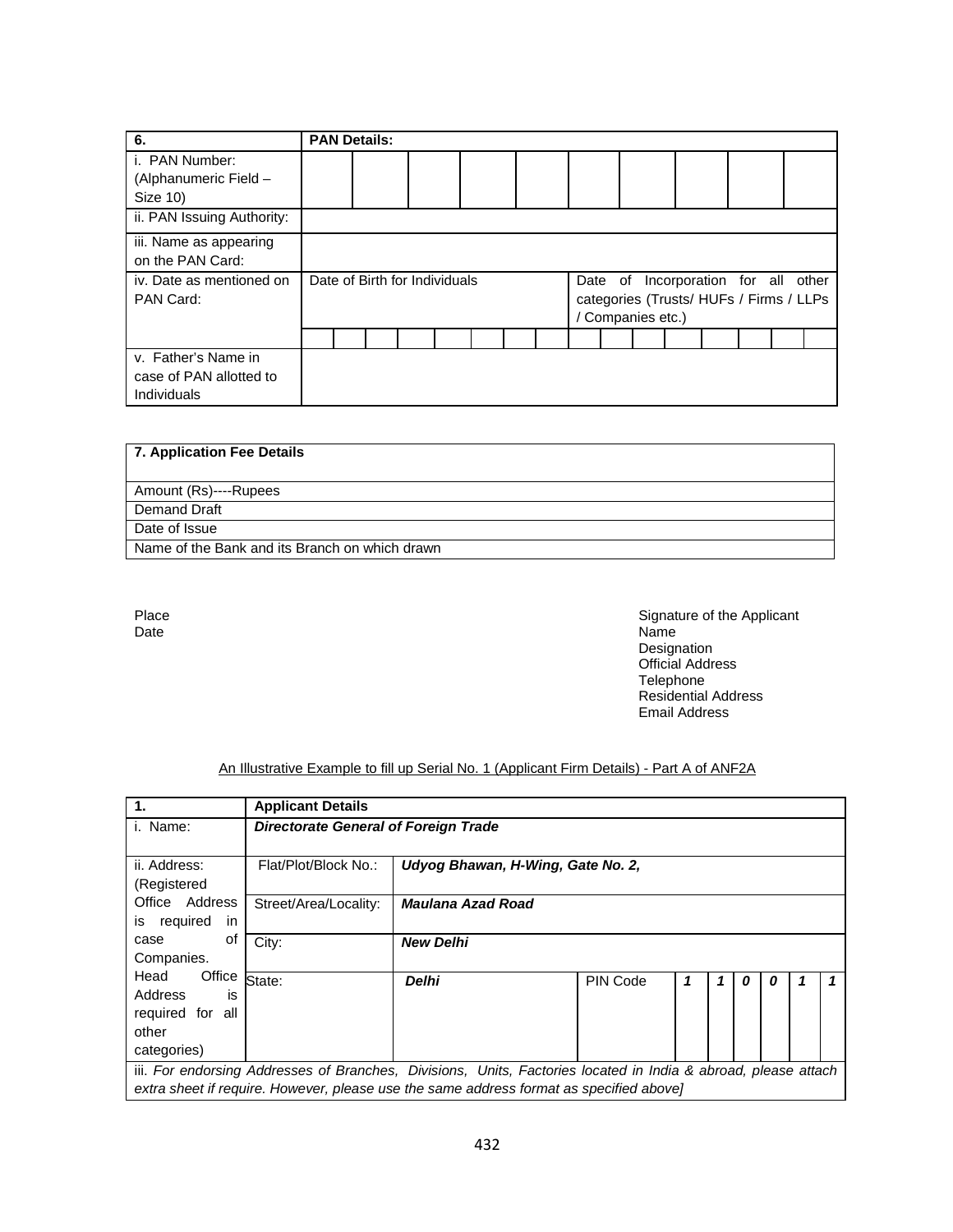| iv. Telephone /<br>Fax Nos.                                                                                      | Area Code along with Telephone/Fax No. |              |             |                |                          |              |                |              |                      |   |              |                |                |   |   |
|------------------------------------------------------------------------------------------------------------------|----------------------------------------|--------------|-------------|----------------|--------------------------|--------------|----------------|--------------|----------------------|---|--------------|----------------|----------------|---|---|
| Landline (1):                                                                                                    | 0                                      | $\mathbf{1}$ | 1           | $\overline{2}$ | $\mathbf{2}$             |              | $\overline{2}$ |              | $\overline{2}$       | 1 |              | $\overline{2}$ | 3              | 4 |   |
| Landline $(2)^*$ :                                                                                               |                                        |              |             |                |                          |              |                |              |                      |   |              |                |                |   |   |
| Fax No.*:                                                                                                        | 0                                      | $\mathbf{1}$ | 1           | $\overline{2}$ |                          | $\mathbf{2}$ | $\mathbf{2}$   |              | $\mathbf{2}$         | 5 |              | 6              | $\overline{7}$ | 8 |   |
|                                                                                                                  |                                        |              |             |                |                          |              |                |              |                      |   |              |                |                |   |   |
| v. Email ID /                                                                                                    | Email ID: For correspondence with DGFT |              |             |                |                          |              |                |              | Alternate Email ID:* |   |              |                |                |   |   |
| Website<br>Address:                                                                                              | dgft@nic.in                            |              |             |                |                          |              |                |              |                      |   |              |                |                |   |   |
|                                                                                                                  | Website Address:* (if any)             |              |             |                |                          |              |                |              | http://dgft.gov.in   |   |              |                |                |   |   |
| vi. Name,                                                                                                        | <b>First Name</b>                      |              | Middle Name |                |                          |              |                |              | Last Name            |   |              |                |                |   |   |
| Designation and                                                                                                  | Prabhu                                 |              |             |                | Arun                     |              |                |              |                      |   | <b>Sinha</b> |                |                |   |   |
| Mobile Number                                                                                                    |                                        |              |             |                |                          |              |                |              |                      |   |              |                |                |   |   |
| of the Signatory<br>(Signatory's                                                                                 | Designation:                           |              |             |                | <b>Company Secretary</b> |              |                |              |                      |   |              |                |                |   |   |
| photograph is to                                                                                                 | Mobile Number:                         |              |             |                | $\bf{0}$                 | 8            | 7              | $\mathbf{2}$ | 7                    | 9 | 9            | 1              | $\overline{2}$ | 3 | 4 |
| be affixed on                                                                                                    |                                        |              |             |                |                          |              |                |              |                      |   |              |                |                |   |   |
| the Bank                                                                                                         |                                        |              |             |                |                          |              |                |              |                      |   |              |                |                |   |   |
| Certificate).                                                                                                    |                                        |              |             |                |                          |              |                |              |                      |   |              |                |                |   |   |
| Note 1: When the name of an individual is required to be filled up, full name (in the order - First name, Middle |                                        |              |             |                |                          |              |                |              |                      |   |              |                |                |   |   |
| name and Surname should be filled up as far as possible, without using any abbreviations.                        |                                        |              |             |                |                          |              |                |              |                      |   |              |                |                |   |   |
| For example, please fill up the full name - ANIL KUMAR SINGH (instead of abbreviated forms like ANIL K           |                                        |              |             |                |                          |              |                |              |                      |   |              |                |                |   |   |
| SINGH; ANIL SINGH; A.K.SINGH; A KUMARSINGH; A.KUMAR SINGH; ANILSINGH; ANILKUMAR SINGH etc.)                      |                                        |              |             |                |                          |              |                |              |                      |   |              |                |                |   |   |
| This note applies to the entire ANF and to Sr. No. 2 so that wherein names / father's name are required to       |                                        |              |             |                |                          |              |                |              |                      |   |              |                |                |   |   |
| be filled up, they are filled up correctly.                                                                      |                                        |              |             |                |                          |              |                |              |                      |   |              |                |                |   |   |

Fields marked \* are optional. All others are mandatory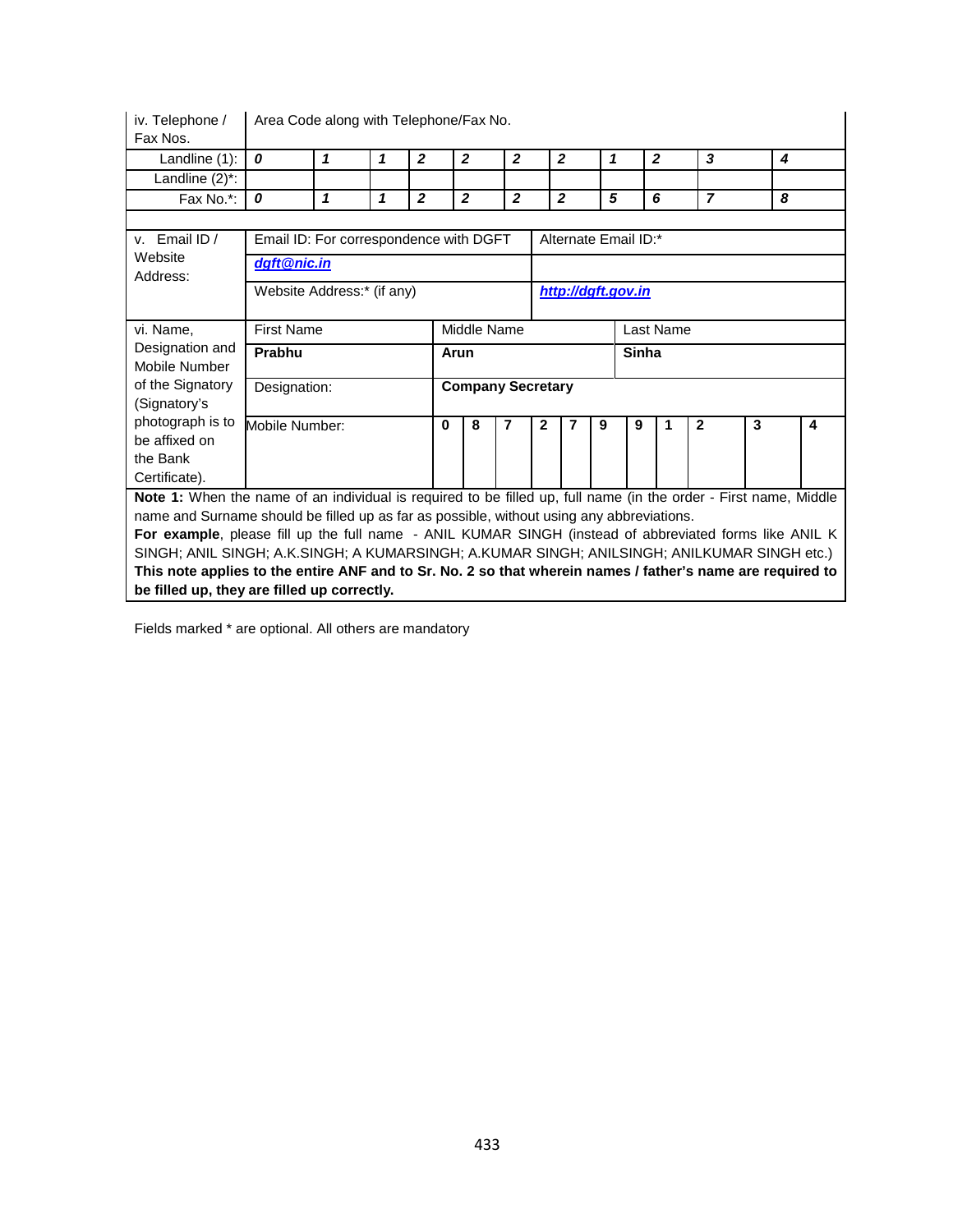### **Part B Appendix 18 A**

### **FORMAT OF BANK CERTIFICATE FOR ISSUE OF IEC**

(To be issued on the official letter head of the Bank)

\_\_\_\_\_\_\_\_\_\_\_\_\_\_\_\_\_\_\_\_\_\_\_\_\_\_\_\_\_\_\_\_\_\_\_\_\_\_\_\_\_\_\_\_\_\_\_\_\_\_\_\_\_\_\_\_\_\_\_\_\_\_\_\_

Ref No. ………………….

To

 …………………………. …………………………. ………………………….

(Name and address of the licensing authority)

Sir / Madam,

 We certify that M/s……………………………………………(Name and Address of the applicant) are maintaining a Savings Bank Account / Current Account (tick whichever is applicable) No. …………………….. with us since ………………

…………………………

| Affix      |    |     |
|------------|----|-----|
| Passport   |    |     |
| Size       |    |     |
| Photograph | Ωf | the |
| applicant  |    |     |
|            |    |     |
|            |    |     |

Note : The Banker must identify and attest the photograph.

 (Signature of the Banker) Name ……………………. Designation ……………..

Date : …………… Place : ………………

Email ID of the Banker: [Email ID of the official issuing this Bank Certificate] (Banks Stamp)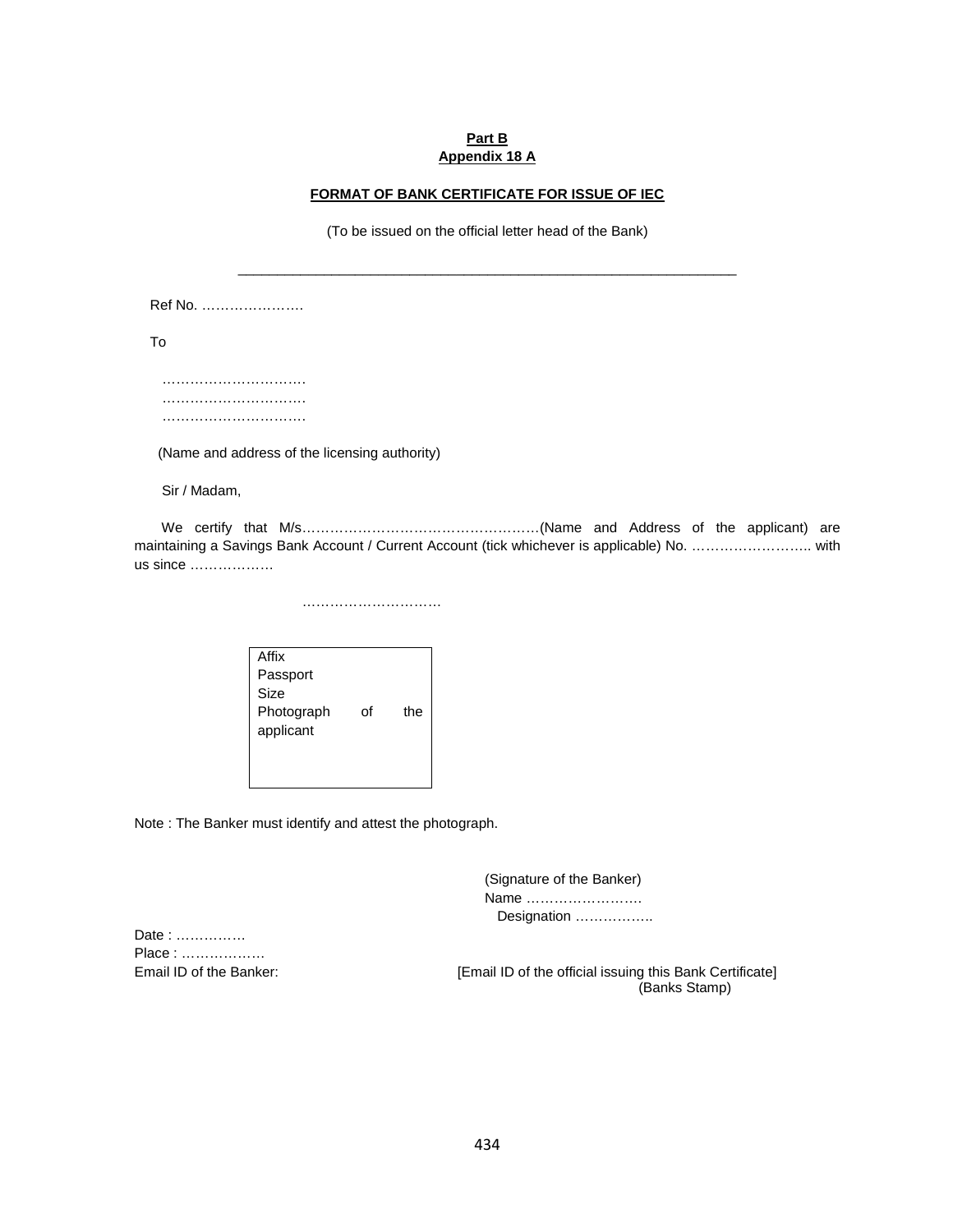# **Part C**

## **For Modification of Import Export Code Number**

IEC Number-

### **1- Details of Modification**

| <b>SN</b>      | Details of Modification required |                       |
|----------------|----------------------------------|-----------------------|
|                | <b>Existing details</b>          | Modification required |
| Modification-1 |                                  |                       |
| Modification-2 |                                  |                       |
| Modification-3 |                                  |                       |
|                |                                  |                       |
|                |                                  |                       |

#### **2. Documents to be submitted in support of the claim**

### **a. In case of Proprietorship firms, please furnish documentary evidence regarding**

i. Date of Birth of individual

ii. Number of IECs held along with their details

# **b. In case of Companies, please furnish documentary evidence regarding**

i. Date of incorporation

**c. In case of others**

i. Date of formation

Place Signature of the Applicant Date Street Street Signature of the Applicant Date Street Street Street Street Street Street Street Street Street Street Street Street Street Street Street Street Street Street Street Stree Date **Name** Name **Name** Name **Name**  Designation Official Address Telephone Residential Address Email Address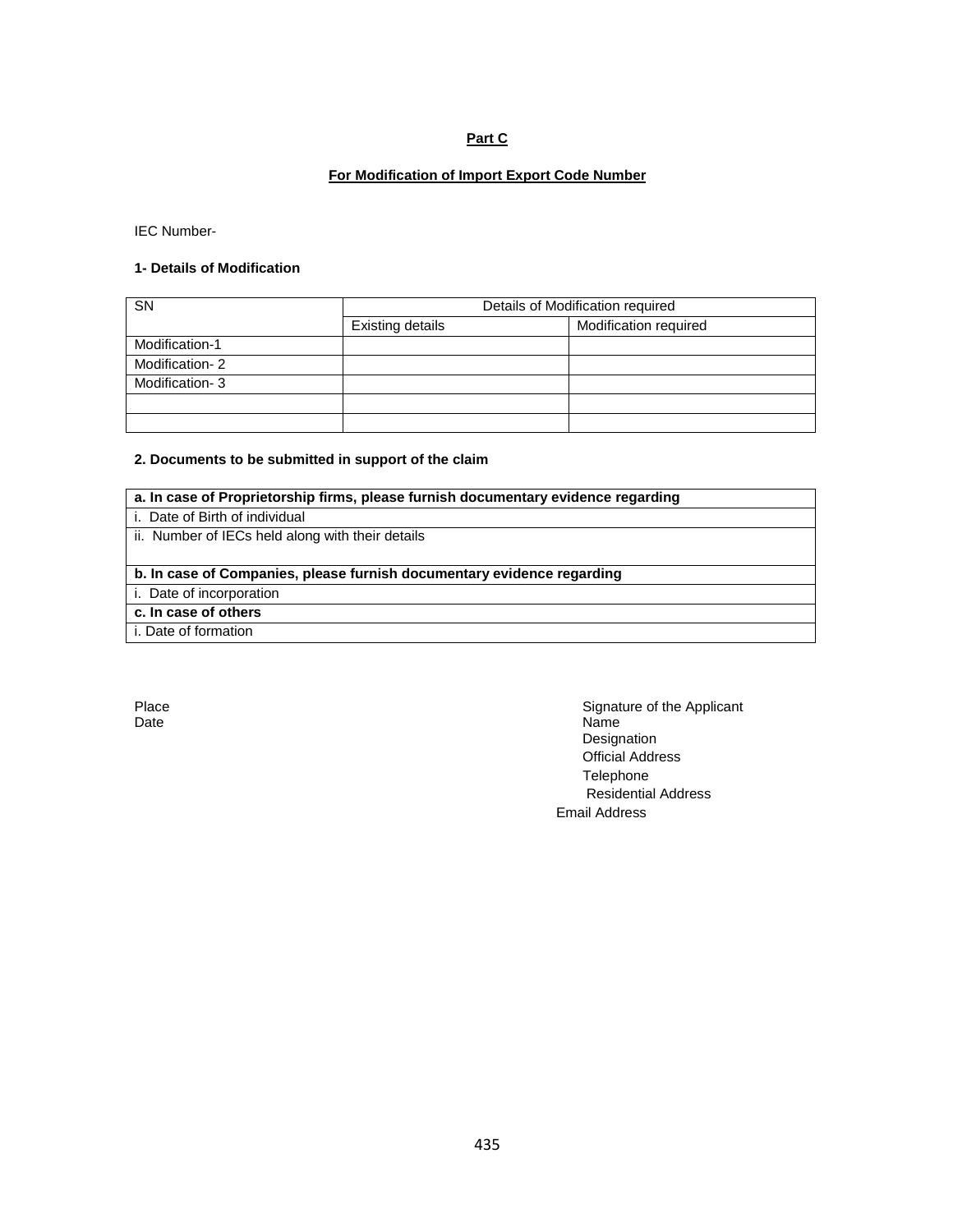## **PART D DECLARATION / UNDERTAKING**

- **1.** I/We hereby declare that the particulars and the statements made in this application are true and correct to the best of my/our knowledge and belief and nothing has been concealed or held there from.
- **2.** I/We fully understand that any information furnished in the application if found incorrect or false will render me/us liable for any penal action or other consequences as may be prescribed in law or otherwise warranted.
- **3.** I/We undertake to abide by the provisions of the Foreign Trade (Development and Regulation) Act, 1992, the Rules and Orders framed there under, the Foreign Trade Policy, the Handbook of Procedures and the ITC (HS) Classification of Export & Import Items.

**4.**

- **a.** I/We hereby certify that the firm / company for whom the application has been made has not been penalized under the Customs Act, Excise Act, Foreign Trade (Development & Regulation) Act 1992 and FERA / FEMA.
- **b.**I/We hereby certify that none of the Proprietor / Partner(s) / Director(s) / Karta / Trustee of the firm / company, as the case may be, is/are a Proprietor / Partner(s) / Director(s) / Karta / Trustee in any other firm / Company which(i) has come to the adverse notice of DGFT, (ii) is in the caution list of RBI.
- **c.** I/We hereby certify that neither the Registered Office / Head Office of the firm / company nor any of its Branch Office(s)/ Unit(s)/ Division(s) has been declared a defaulter and has otherwise been made ineligible for undertaking import / export under any of the provisions of the Policy.

## **5-NRI interest in the firm – Kindly tick one of the following :**

(i) There is no non-resident interest in the firm / company and no non resident investment with or without repatriation benefits has been made in the firm / company; or

(ii) There is non-resident interest in the firm / company and non resident investment without repatriation benefits in the firm / company is held with the general / specific permission of RBI; or

(iii) There is non-resident interest in the firm / company and non-resident investment with repatriation benefits in the firm / company is held with the specific permission of RBI.

**In case of NRI interest / holding with repatriation benefits in the firm / company, please furnish**

i. RBI Approval Number

ii. RBI Approval Date

**6.** I/We hereby declare that I/We have not obtained nor applied for issuance of an Importer Exporter Code Number in the name of our Registered / Head Office or any of our Branch(s) / Units(s) / Division(s) to any other Licensing Authority.

**7.** I hereby certify that I am authorized to verify and sign this declaration as per Paragraph 9.9 of the Policy.

Place Signature of the Applicant Date **Name** Name **Name** Name **Name Designation** Official Address Telephone Residential Address Email Address